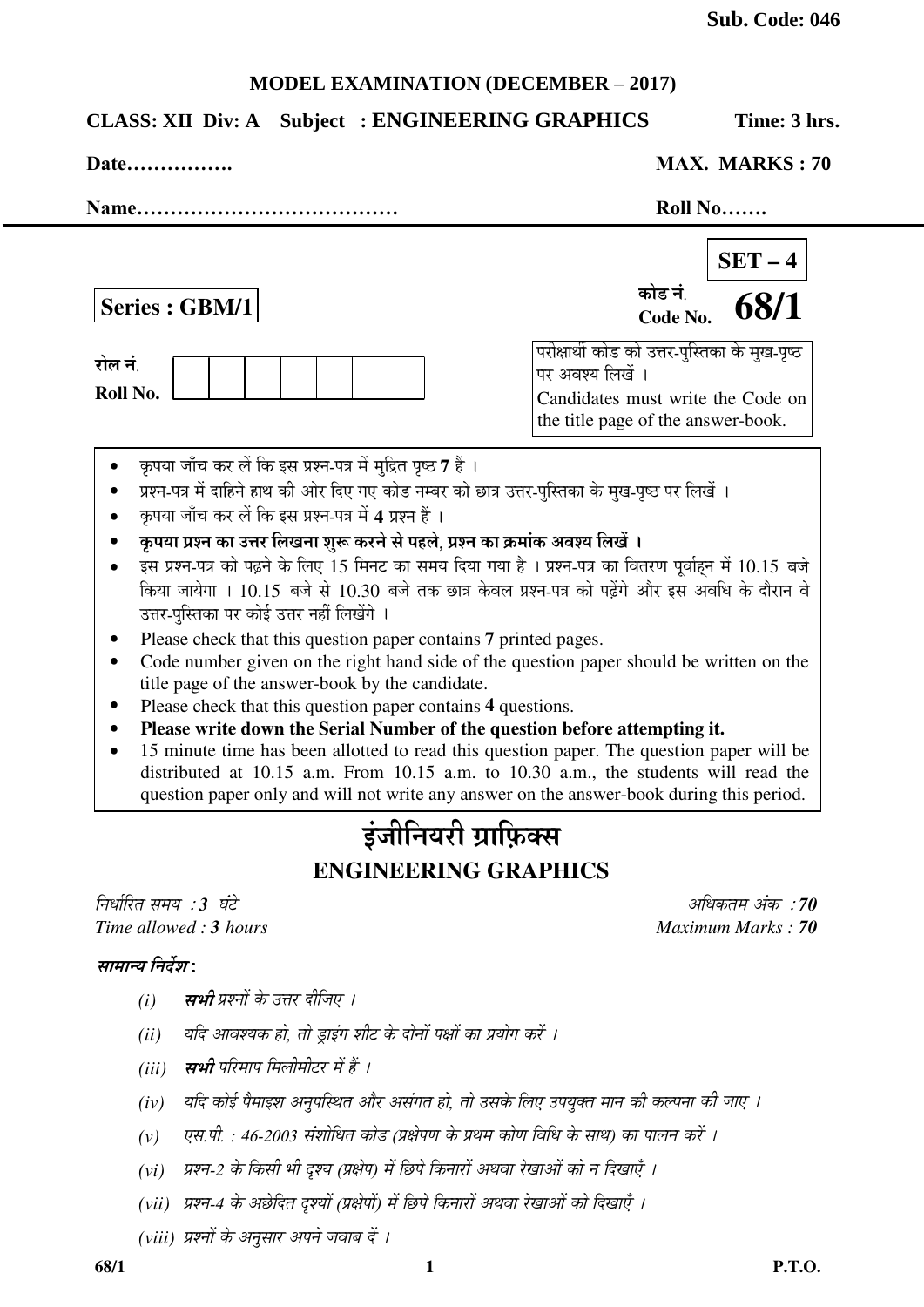## *General Instructions :*

- *(i) Attempt all the questions.*
- *(ii) Use both sides of the drawing sheet, if necessary.*
- *(iii) All dimensions are in millimetres.*
- *(iv) Missing and mismatching dimensions, if any, may be suitably assumed.*
- *(v) Follow the SP : 46-2003 revised codes (with first angle method of projection).*
- *(vi) In no view of question 2, hidden edges or lines are required.*
- *(vii) In question 4, hidden edges or lines are to be shown in views without section.*
- *(viii) Give your answers according to questions.*
- 1. निम्नलिखित बहविकल्पिक प्रश्नों के उत्तर दीजिए । सही विकल्प अपनी डाइंग शीट पर आलेखित कीजिए । **5 × 1 = 5** 
	- $(i)$  परिमाप रेखा को रेखांकित करते हैं ?
		- (†) "ûÖê™üß ›îü¿Ö ¸êüÜÖÖ ÃÖê (²Ö) •ÖÓ•Ö߸ü ¸êüÜÖÖ ÃÖê
		- (स) लहरदार रेखा से (द) पतली निरंतर रेखा से
	- $(iii)$  गीचे दिया गया चित्र किस परंपरागत चडी को चित्रित करता है ?



- (अ) बिना हब की सेटिंग को डिस्टर्ब करे आसानी से की (key) को निकालने के लिए
- (ब) स्नेहन के लिए
- (स) सौंदर्यात्मक समझ के लिए
- (द) बनाने की लागत कम करने के लिए
- $(iv)$  एक ओपन बियरिंग का प्रयोजन होता है ?
	- (अ) दो पाइपों को जोड़ना (ब) गतिशील शाफ्ट को सहारा देना
	- (स) दो शाफ्ट को जोड़ना (द) पाइप को सहारा देना
- $(v)$  सॉलिड कास्ट आयरन पुली को शाफ़्ट से किस माध्यम से संलग्न किया जाता है ?

(अ) रिवेट (Rivet) (ब) बोल्ट (Bolt)

(स) की (Key) (द) स्टॅड (Stud)

**68/1 2**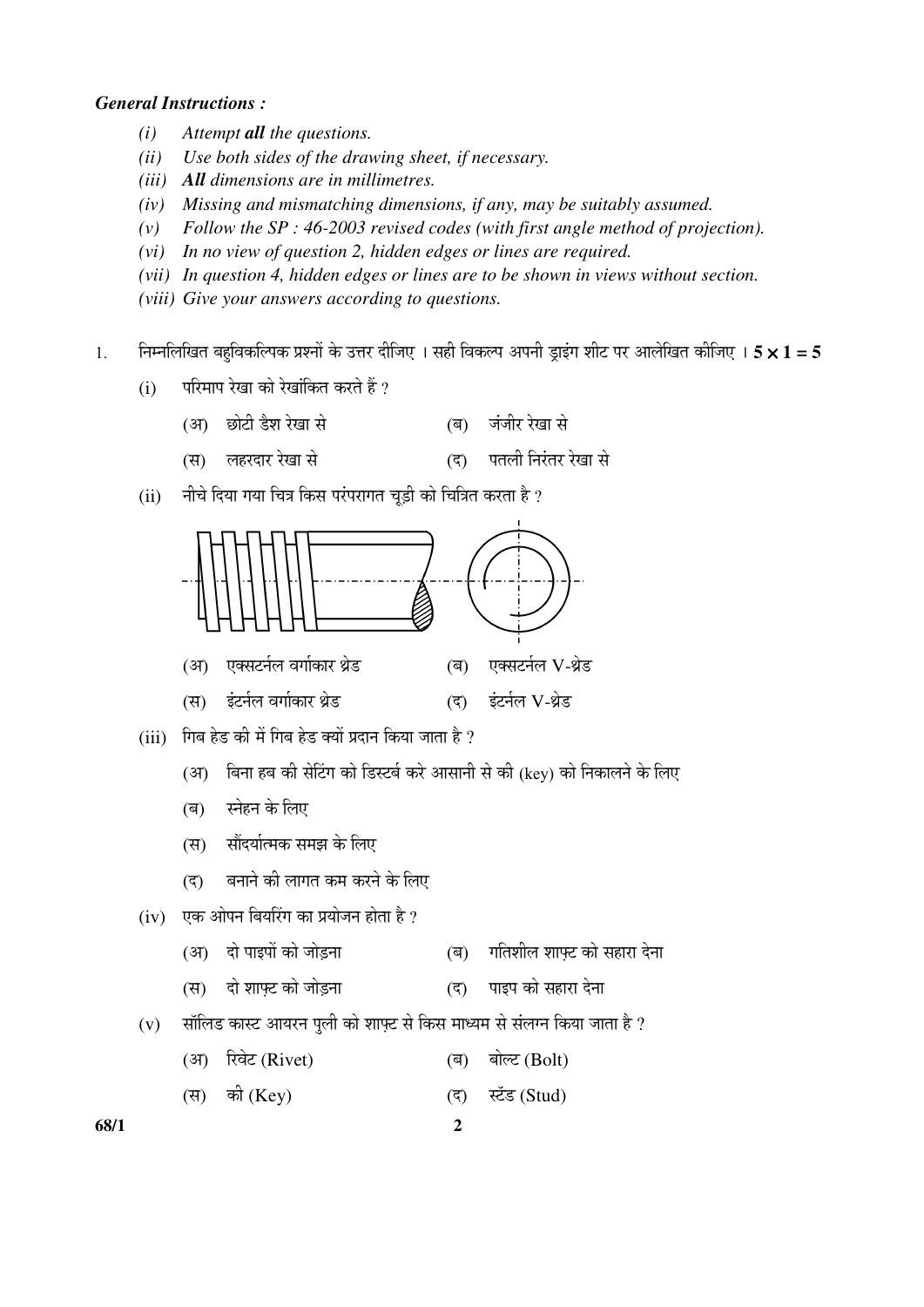Answer the following Multiple Choice Questions. Print the correct choice on your drawing sheet :

- (i) The dimension lines are drawn as ?
	- (a) Small dash lines (b) Chain lines
	- (c) Wavy lines (d) Thin continuous lines
- (ii) The figure given below shows the conventional representation of which threads ?



- (ii) एक त्रिकोणीय पिरामिड का छिन्नक (आधार भूजा 40 मिमी, शीर्ष भूजा 30 मिमी और ऊँचाई 60 मिमी) ञपने अक्ष से एच.पी. पर लम्बवत स्थित है । इसकी एक आधार भजा दर्शक के समीप है और वी.पी. के समानान्तर है । इसका एक समपरिमाण प्रक्षेप बनाइए । अक्ष को दिखाइए और देखने की दिशा का संकेत ¤üßו֋ … ÃÖ³Öß †ÖµÖÖ´Ö ¤üßו֋ … **7**
- (iii) एक सीधा षडभुजाकार प्रिज्म (आधार भुजा 20 मिमी, ऊँचाई 70 मिमी), एक गोलार्ध (व्यास 80 मिमी) के बीचोबीच गोलार्ध के ऊपरी गोलाकार सतह पर रखा गया है । प्रिज्म के दो आधार किनारे वी.पी. के ऊर्ध्वाधर है । सामान्य अक्ष एच.पी. के ऊर्ध्वाधर है । ठोसों के संयोजन का समपरिमाण प्रक्षेप बनाइए । ÃÖÖ´ÖÖ®µÖ †õÖ ŸÖ£ÖÖ ¤êüÜÖ®Öê Ûúß ×¤ü¿ÖÖ ÛúÖ ÃÖÓÛêúŸÖ ¤üßו֋ … ÃÖ³Öß †ÖµÖÖ´Ö ¤üßו֋ … **13**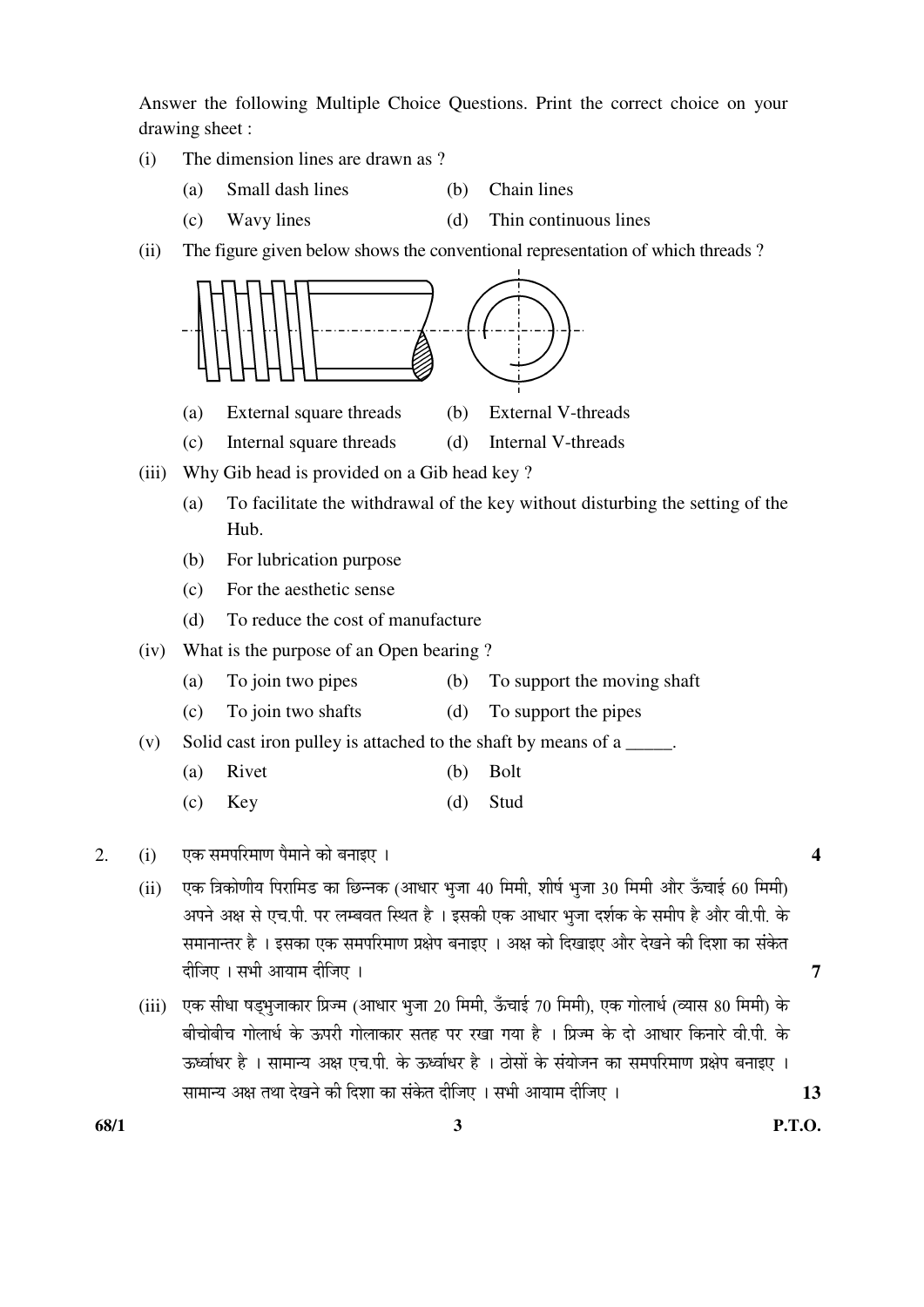- (i) Construct an isometric scale.
- (ii) A frustum of triangular pyramid (base edge 40 mm, top edge 30 mm and height 60 mm) is kept with its axis perpendicular to H.P. One of the base edges is nearer to the observer and is parallel to V.P. Draw its isometric projection. Show the axis and indicate the direction of viewing. Give all dimensions.
- (iii) A vertical hexagonal prism (base edge 20 mm, height 70 mm) is placed centrally on the top circular face of a hemisphere (Diameter 80 mm). Two base edges of the prism are perpendicular to V.P. The common axis is perpendicular to H.P. Draw the isometric projection of the combination of solids. Show the common axis and indicate the direction of viewing. Give all dimensions.
- 3. (i) अक्ष को लम्बवत रखते हुए, एक M20 माप वाले **हक बोल्ट (Hook bolt)** का 1 : 1 की मापनी में  $\overline{\textbf{R}}$ चम्मुख दृश्य और ऊपरी दृश्य बनाइए । मानक आयाम दीजिए ।

#### अथवा

ण्लेटों की मोटाई 16 मिमी लेते हुए एक **सिंगल रिवेटेड लैप जॉइंट (Single riveted lap joint)** का छेदित सम्मुख दृश्य  $1:1$  की मापनी में बनाइए । मानक आयाम दीजिए ।

 $(iii)$  अक्ष को एच.पी. पर लम्बवत रखते हए, M10 माप वाले एक **षटभजाकार सॉकेट हेड स्क्र (Hexagonal Socket Screw)** का सम्मख दश्य मक्तहस्त बनाइए । मानक आयाम दीजिए । … … 5

### अथवा

अक्ष को एच.पी. और वी.पी. के समान्तर रखते हए. एक **प्लेन स्टॅड (Plain Stud)** व्यास 20 मिमी का सम्मुख दृश्य और पार्श्व दृश्य मुक्तहस्त बनाइए । मानक आयाम दीजिए ।

 (i) Draw to scale 1 : 1 the front view and top view of a **Hook bolt** of size M20, keeping the axis vertical. Give standard dimensions.

### **OR**

 Draw to scale 1 : 1, the sectional front view of a **Single riveted lap joint** for joining the plates of thickness 16 mm. Give standard dimensions.

 (ii) Keep the axis vertical, sketch freehand the front view of a **Hexagonal socket head screw** of size M10. Give standard dimensions.

#### **OR**

 Keep the axis parallel to both H.P. and V.P. sketch freehand the front view and side view of a **Plain stud** of diameter 20 mm. Give standard dimensions.

**68/1 4**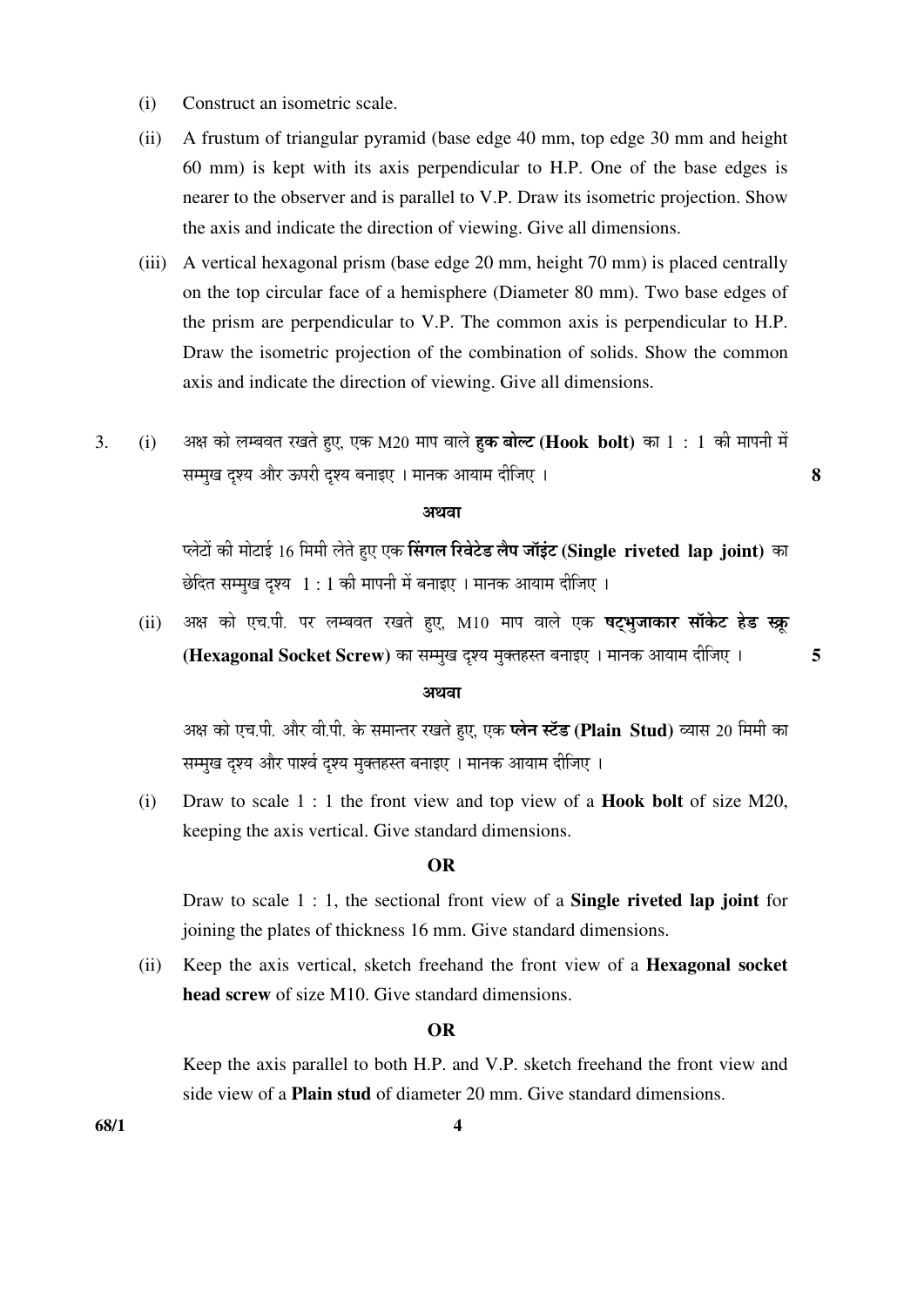- 4. चित्र-1 में एक **फ्लैंज पाइप जॉइंट (Flanged pipe joint)** के पूर्जों का विवरण दिया गया है । इन पूर्जों को ठीक से एकत्रित करके 1 : 1 की मापनी में इसके निम्नलिखित दृश्यों को बनाइए :
	- (i) ×®Ö"Ö»ÖÖ †¨Ôü ÛúÖ™ü ÃÖׯüŸÖ ÃÖ´´ÖãÜÖ ¥ü¿µÖ … **14**
	- (ii) ¤üÖׯü®Öê †Öê¸ü ÃÖê ¤êüÜÖŸÖê Æãü‹, ¯ÖÖ¿¾ÖÔ ¥ü¿µÖ … **8**

¿ÖßÂÖÔÛú ŸÖ£ÖÖ ¯ÖϵÖãŒŸÖ ´ÖÖ¯Ö®Öß †Ö»Öê×ÜÖŸÖ ÛúßוֵÖê … ¯ÖÏõÖê¯Ö דÖÅ®Ö ²Ö®ÖÖ‡‹ … 6 ´ÖÆü¢¾Ö¯ÖæÞÖÔ ×¾Ö´ÖÖ‹Ñ ¤üßו֋ … **6** 

 Figure-1 shows the details of the parts of a **Flanged Pipe Joint**. Assemble these parts correctly and then draw to scale 1 : 1 its following views :

- (i) Front view lower half in section.
- (ii) Side view looking from right.

 Print the title and the scale used. Draw the projection symbol. Give 6 important dimensions.



†£Ö¾ÖÖ **/ OR**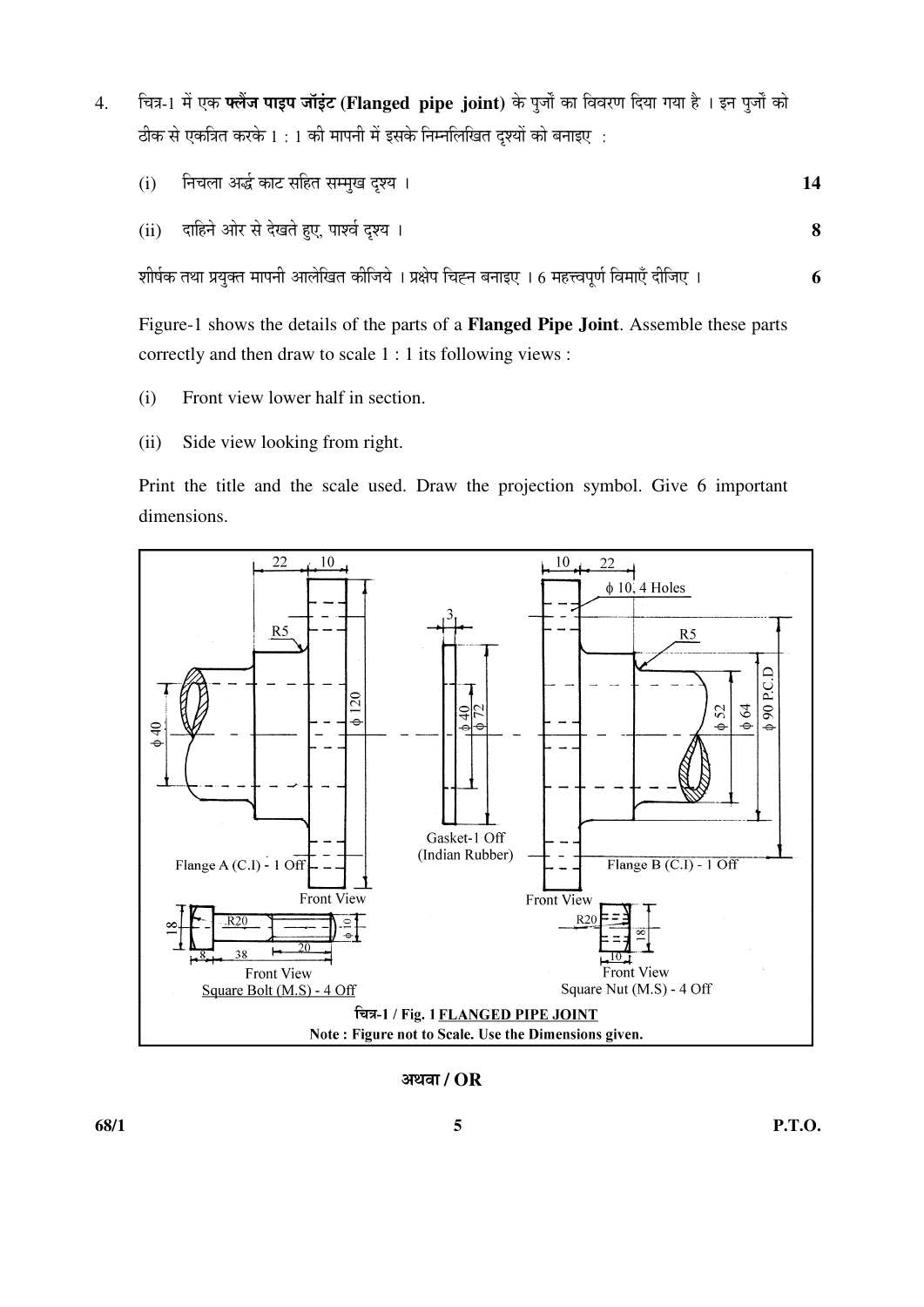चित्र-2 में एक स्लीव और कॉटर जॉइंट (Sleeve and cotter joint) के संग्रहित दृश्यों को दिखाया गया है। इन पुर्जों को ठीक से अलग करके इसके निम्नलिखित पुर्जों के दृश्यों को 1 : 1 की मापनी में बनाइए । पुर्जों की एच.पी. और वी.पी. दोनों के संबंध में दी गयी स्लीव तथा कॉटर-A की स्थिति वही रखिये ।

 $(i)$  स्लीव (Sleeve) :

|      | (अ) ऊपरी अर्द्ध काट सहित, सम्मुख दृश्य ।    | 8                       |
|------|---------------------------------------------|-------------------------|
|      | बाएँ ओर से देखते हुए पार्श्व दृश्य ।<br>(ৰ) | $\overline{7}$          |
| (ii) | कॉटर-A (Cotter-A) :                         |                         |
|      | (अ)<br>सम्मुख दृश्य                         | $\overline{\mathbf{4}}$ |
|      | ऊपरी दृश्य<br>(ब)                           | $\mathbf{3}$            |

दोनों के शीर्षक तथा प्रयुक्त मापनी आलेखित कीजिए । प्रक्षेप चिह्न बनाइए । 6 महत्त्वपूर्ण विमाएँ दीजिए । **6** 

Figure-2 shows the assembly of a **sleeve and cotter joint.** Disassemble the parts correctly and then draw its following views of the components to scale 1 : 1, keep the same position of both sleeve and cotter-A with respect to both H.P. and V.P.

(i) Sleeve :

- (a) Front view, upper half in section.
- (b) Side view looking from left.

(ii) Cotter-A :

- (a) Front view
- (b) Top view

 Print the title of both and the scale used. Draw the projection symbol. Give 6 important dimensions.

**68/1 6**